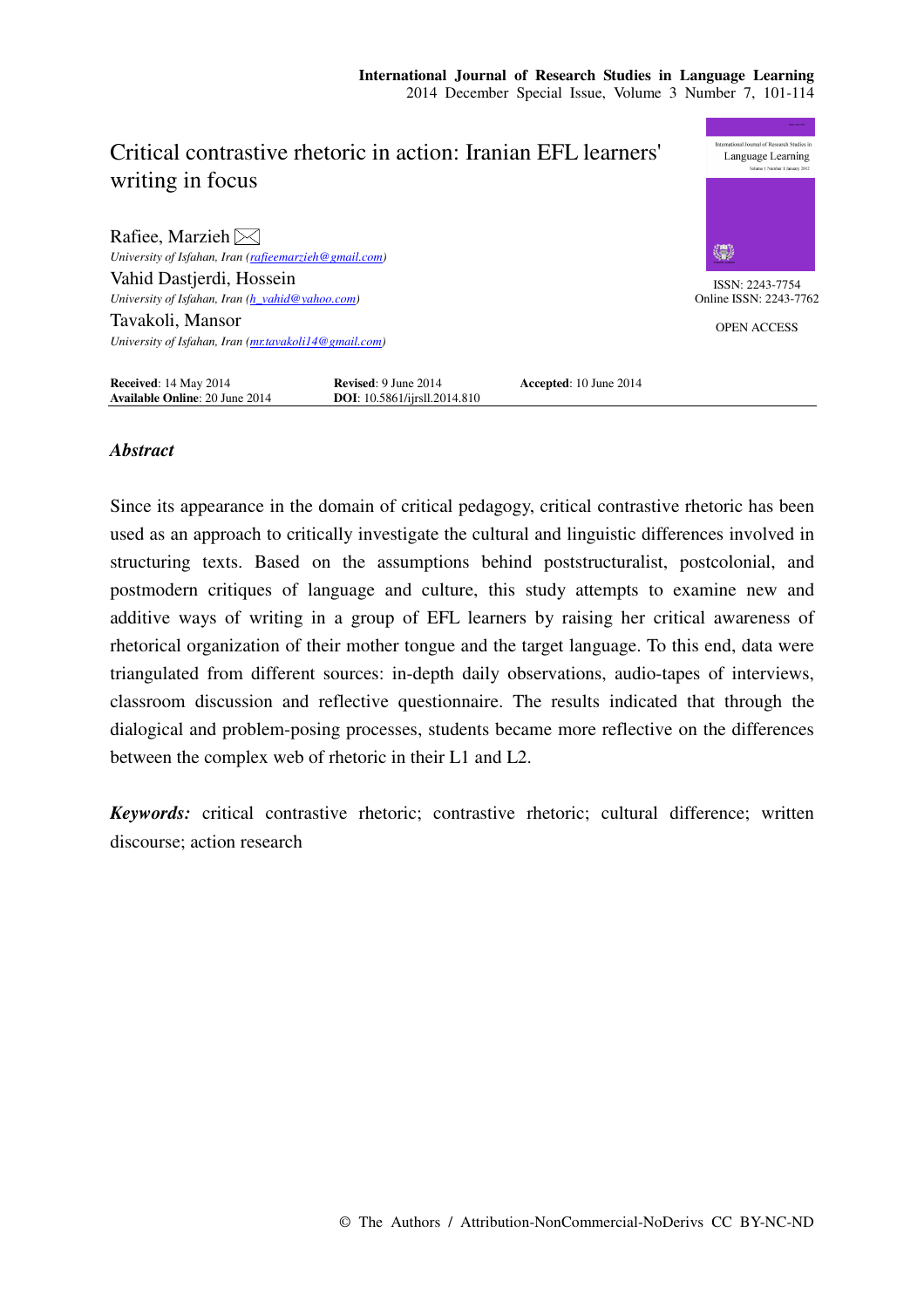# **Critical contrastive rhetoric in action: Iranian EFL learners' writing in focus**

# **1. Introduction**

Since its appearance in the domain of text and genre analysis, contrastive rhetoric has been used as an approach to investigate the cultural and linguistic factors involved in the structuring of texts. Usually the desire to translate first language rhetorical patterns while writing in the second language leads second language writers to frustration through the process of language learning. Furthermore, as Subrahmanian (1975) states, one major hindrance that an ESL/EFL writer must tiptoe through is the awareness of existing cultural differences between two languages. The term contrastive rhetoric, originally introduced by Kaplan (1966), was the first attempt to examine the role of these differences, to investigate the difficulties ESL/EFL students experience and to measure the influence of L1 cultural and linguistic transfer during L2 writing (Connor, 1996).

Traditional contrastive rhetoric turned its attention to the assumption proposed by Sapir-Whorf, i.e. there is a link between culture and thought. In this regard, contrasting and comparison of the rhetorical organization of different genres in different languages that may interfere in the process of writing by non-native students constitutes the lion's share of the traditional contrastive rhetoric research. The pressing issue that needs to be addressed here is the political and ideological images existing in the network of rhetorical patterns of various written languages, the issue which was on the top agenda in the heyday of classical contrastive rhetoric.

The major concern of critical contrastive rhetoric is to unravel the political and social transformations of "cultural differences" explored in the traditional contrastive rhetoric (Kubota & Lehner, 2004). This new trend is served as a starting point for connecting contrastive rhetoric to a "broader political concern" which views rhetorical organization, in the narrow sense, and language learning and teaching, in the broader sense, as "political concerns" (Pennycook, 2001, p. 10).

Drawing on this theoretical framework the present study attempts to fill the existing gap in complete understanding of the critical process of text construction in L2 writing. The study also thrives to increase critical awareness for students of the thresholds in rhetorical organization of writing English. What follows is a brief summary of theoretical backgrounds for critical contrastive rhetoric.

# **2. Theoretical backgrounds**

#### *2.1 Contrastive Rhetoric*

The basic premise of classical contrastive rhetoric, according to Kaplan (1966) was the study of the influence of linguistic and cultural differences of rhetorical patterns of L1 in the process of writing L2. The studies done in the domain of contrastive rhetoric emphasize the interference of rhetorical conventions of students' L1 with her EFL/ESL writing; the hypothesis that links contrastive rhetoric to the structuralist linguistic and behaviorism (see Connor 1996, 2002, 2003 for overview).

The growing body of research in postmodernism, post-structuralism, post-colonialism leads the researchers to criticize the primary hypothesis in contrastive rhetoric. The picture classical contrastive rhetoric was trying to build up, viewing culture and linguistic background as "discrete, discontinuous, and predictable" (Zamel, 1997, p. 343), has been replaced by a relativistic assumption of contrastive rhetoric which implies that "different language communities represent different cultures and literacy practices" (Canagarajah, 2002, p. 34). In this vantage point, Zamel (1997, p. 345) warns us to avoid the trap of cultural determinism and to explore a "range of factors that may be influencing our students' writing". One of these factors that were thoroughly discussed in critical theory of language learning and critical contrastive rhetoric is writer's performance and understanding. The next section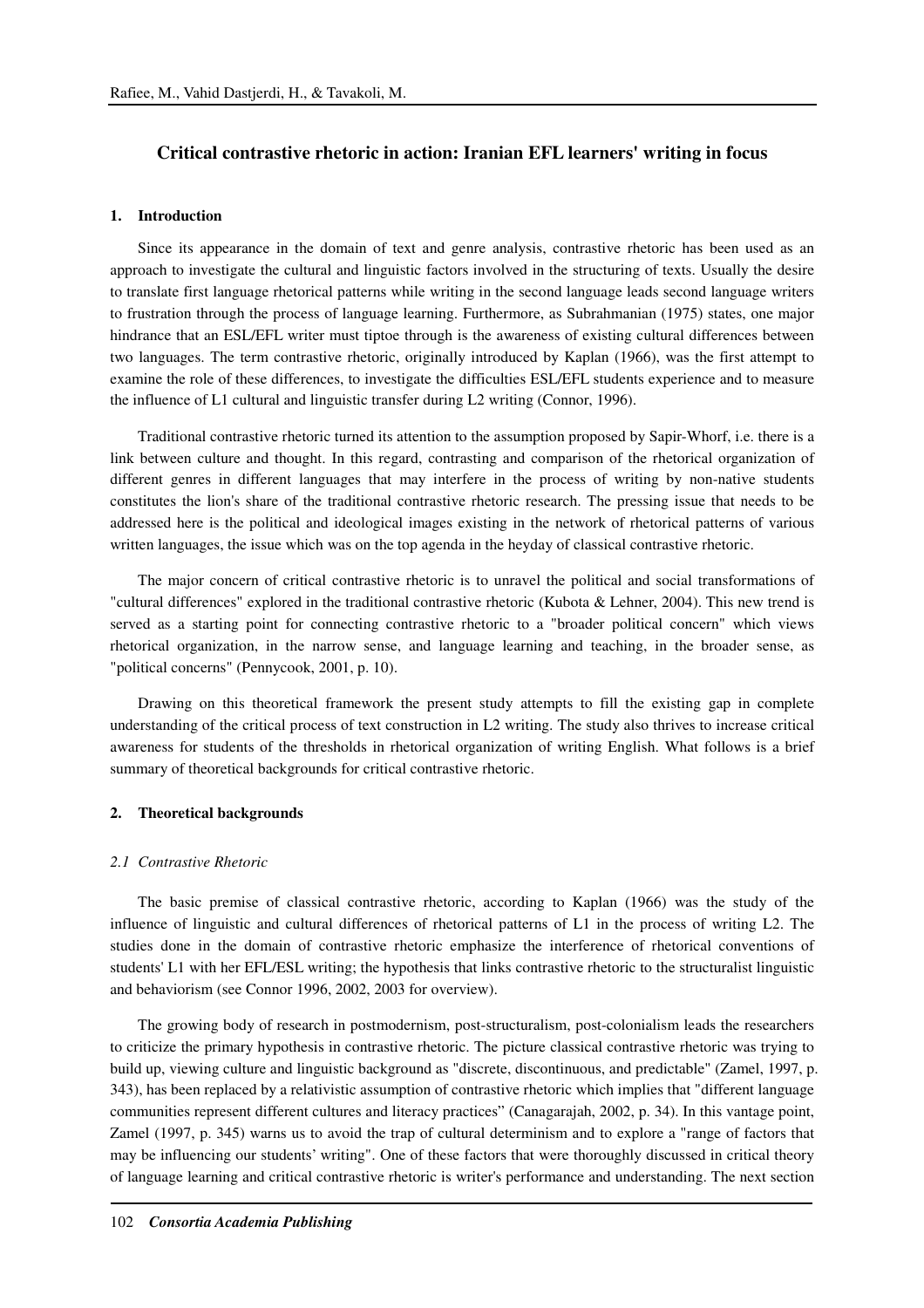summarizes this issue.

### *2.2 Critical Contrastive Rhetoric*

Armed with the works produced by the Frankfurt Circle, Critical Theory, which is served as the beginning point for the appearance of Critical Pedagogy and its sub-disciplines, "offered an unrelenting critique of contemporary sources and cause of oppression and repression" (Willinsky, 2007, p. 1). The educational edge of this theory, being emerged in different ways, emphasizes on the "political nature of education" (Wardekker & Miedema, 1997, p. 46) as its central issue. On the continuum of Critical Theory, Critical Literacy asks readers and writers to approach the text by a critical perspective. In Shor's (1999, p. 4) words, Critical Literacy is a means by which we can question "power relations, discourses, and identities in a world not yet finished, just, or humane" in dealing with text, and community in the general sense.

Thanks to the changing notions of community as a "static, homogeneous" to a "hybrid" and "heterogeneous set of values" (Canagarajah, 2002, p. 31), it is assumed that multilingual students diverse between the values of discourse of one community to the others. Looking through the issue by a critical lens, multilingual studies have recently explored the reasons why a writer from specific community may adopt a specific practice of writing. This would link the academic discourse to the ideological interests and values of students; a notion which is favored by the Critical Literacy (Kaur, 2013). In this vein, there was an effort to rejuvenate the tradition of contrastive rhetoric by studying the issue in a critical perspective. Kubota and Lehner (2004, p. 9) summarizes the aim of Critical Contrastive Rhetoric as follows:

*Critical contrastive rhetoric encourages teachers and students to critically reflect on classroom practices such as comparing and contrasting L1 and L2 rhetorical patterns and teaching/learning ''preferred'' discourse patterns of the target language and to reevaluate how these practices might reinforce cultural binaries and assimilation.* 

The framework used in this study is based on some theoretical underpinnings adopted from post-structural, post-colonial and post-modernism schools of thought. The following principles, adopted for Kubota and Lehner (2004), of these three schools of thought are considered in the study:

- Cultural differences are perceived to be discursively constructed.
- $\triangleright$  Discursive construction of knowledge induces politicization of cultural differences.
- $\triangleright$  Classroom dialogue, which underlines cultural differences in rhetoric, could preserve cultural stereotyping and unequal relations of power.
- $\triangleright$  Linguistic and cultural relations of power influence language change as well as bilingual writers' identities and her perceptions of L1 and L2 rhetoric.
- Diasporic and hybrid nature of language and rhetoric have an effect on participants' writing performances and views of writing.

Taking previous studies in the field of contrastive rhetoric and critical applied linguistic as a starting point, the present study tries to describe the critical awareness raising and change of perception of a group of EFL learners in their L1/L2 rhetorical organization writing. The following research questions are the focus of attention in this study:

- 1. What are the impacts of CCR instruction on the process of L2 writing?
- 2. How does CCR instruction affect the participants' attitude and perceptions?
- 3. How does explicit instruction of CCR affect the product (increasing the quality of L1/L2 writers) of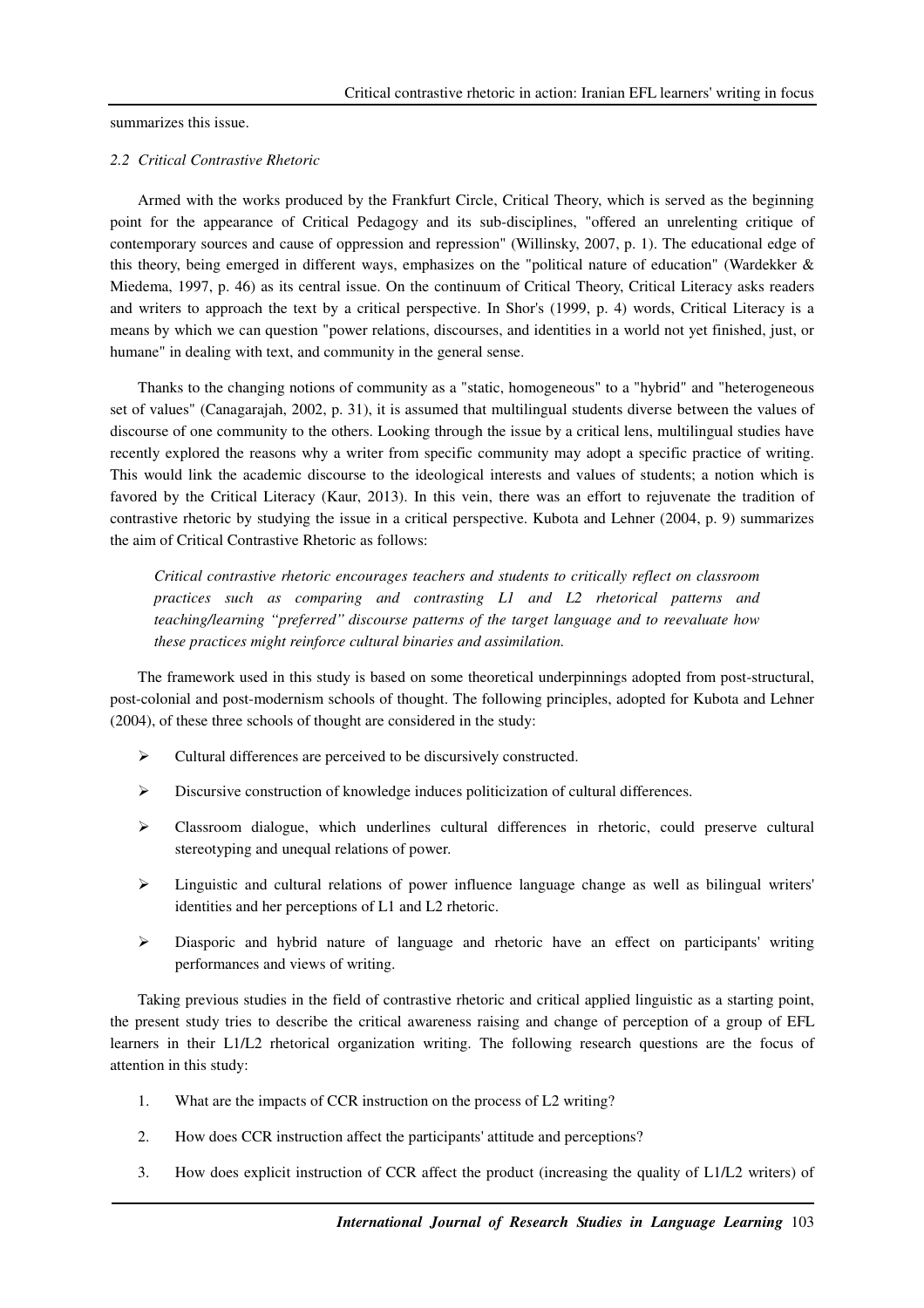writing?

### **3. Methodology**

### *3.1 Participants*

The participants in this study consisted of 12 senior students (4 male and 8 female students), aged between 21-26, who were enrolling in writing course at a state university in Iran (the sampling was done through purposeful sampling). The emphasis of this course is on preparing students for their postgraduate requirements (e.g. classroom essay writing, course project, article writing, thesis writing, etc.). According to participants response to a bio-data questionnaire (see Appendix A) administered before the study, nine of them had begun studying English in high school and three of them in elementary school. Also more than half of the students, i.e. 7 students were studying English in institutes and had already been taught how to write English essays. The detailed information of participants is presented in Table 1.

#### **Table 1**

| No | Age | Gender | <b>Academic Status</b> | Language Learning |                    |
|----|-----|--------|------------------------|-------------------|--------------------|
|    |     |        |                        | university        | private institutes |
|    | 21  | female | Senior                 |                   |                    |
|    | 22  | female | Senior                 |                   |                    |
|    | 22  | male   | Senior                 |                   |                    |
|    | 22  | female | Senior                 |                   |                    |
|    | 22  | female | Senior                 |                   |                    |
| n  | 23  | male   | Senior                 |                   |                    |
|    | 23  | female | Senior                 |                   | 10                 |
|    | 25  | male   | Senior                 |                   |                    |
|    | 22  | female | Senior                 |                   |                    |
| 10 | 26  | female | Senior                 |                   |                    |
|    | 24  | male   | Senior                 |                   |                    |
| 12 | 22  | female | Senior                 |                   |                    |

*Characteristics of Interview Participants* 

#### *3.2 Data collection*

Due to the complex nature of subject matter, the present study assumes action research principles to create a dynamic and comprehensive framework to deal with the issue at hand. In this vein, critical literacy instruction synthesis developed by Janks (2000) was worked out in the data collection procedure. The model asserts that how explicit instructions of the rhetorical conventions of L1 and L2 would increase learners' awareness of the relationship between power and language. The different, yet interdependent, orientations of this model include clear understanding and answer the following questions:

- *Domination*: how does critical awareness of rhetorical conventions work, and is worked out, to serve the interest of the dominant discourse? Who has empowered and disempowered by the language used?
- *Access*: how does making visible the generic features of the dominant discourse to writers give them greater access to those features?
- $\triangleright$  *Diversity*: how explicit instructions of the rhetorical patterns of the L1 and L2 change learners' consciousness of the range of modalities in writing? How does awareness of diversity make students feel at ease with sharp L1/L2 differences of cultural aspects?
- *► Design*: how does critical literacy increase writers' ability to generate and reconstruct a number of new meanings?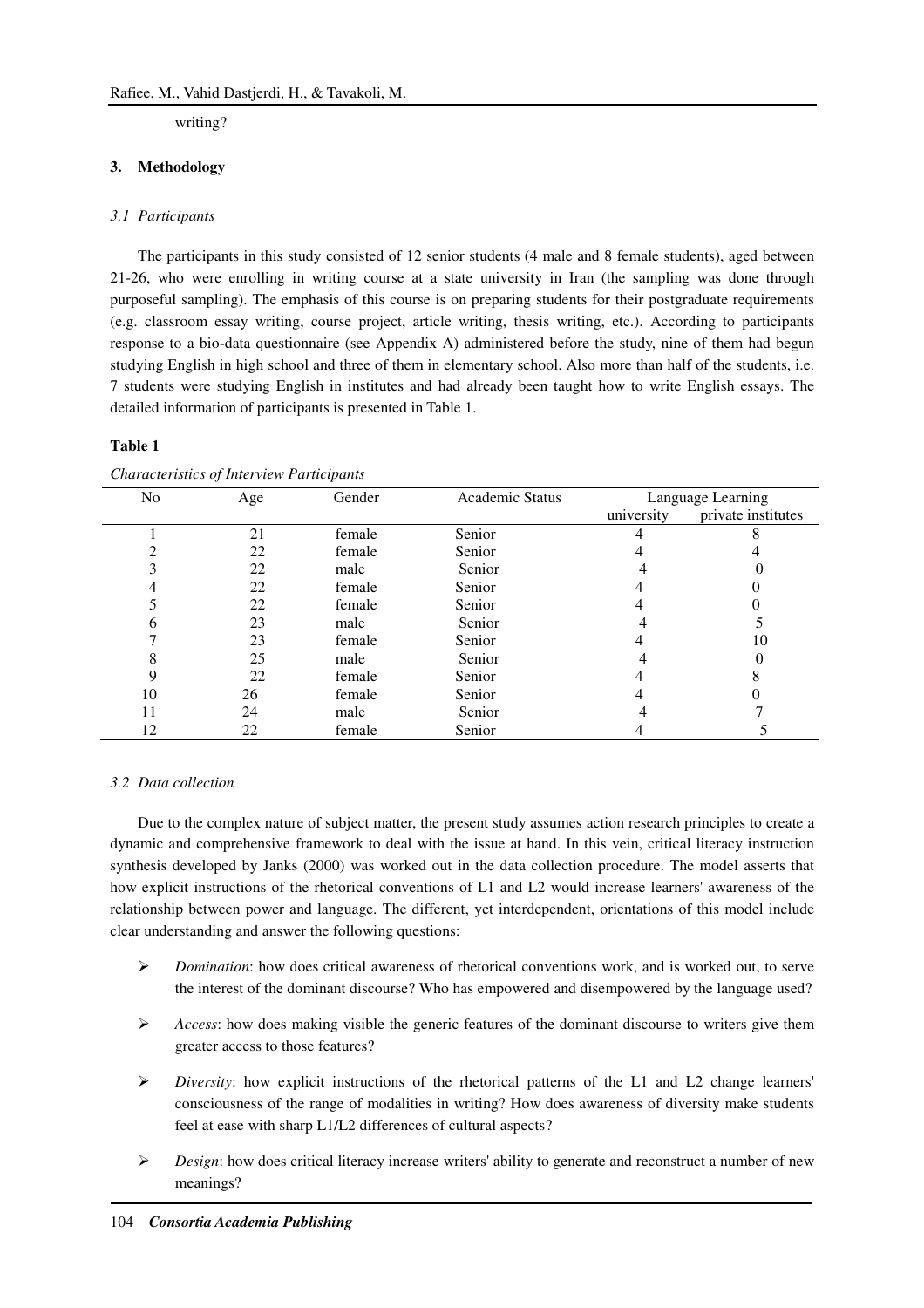Furthermore, the study combined Janks' (2000) critical literacy synthesis (domination, access, diversity and design) with Bailey's (1996) model. The first model asserts that how explicit instructions of the rhetorical conventions of L1 and L2 would increase learners' awareness of the *dominant* discourse, and their *access* to the dominant discourse and rhetoric. The model also helps participants acquire *diversity* of literacy and *design* new meanings. The second focuses more on aspects of classroom process, i.e. increasing learners' critical understanding of the four elements of critical literacy, participants i.e. learner/teachers' attitude, reflection and perceptions of this new approach to learning/teaching rhetorical conventions, and their products, i.e. increasing the quality of participants' L2 writing.

### *3.3 Action Research Framework*

Action Research framework was used to empower the present researchers to leverage their professional understanding in order to change participants' perceptions of L1/L2 rhetorical organization and classroom practice. In seeking the effectiveness of change in practice, a triangulation of data-gathering techniques, e.g. in-depth daily observations, audio-tapes of interviews, classroom discussion and reflective questionnaire, was employed to illuminate different aspects of participants' change of perception and product. The study was conducted in the Advanced Writing class (four credit hours, 100 minutes per week) for one semester (4 months).

### **4. Data Analysis**

This study applied Burn's (2010) action research steps to be implemented as a classroom research. According to Burn (2010, p. 7), any action research project involves four "spiral of cycles" which iterate until the action researcher has achieved a satisfactory outcome and feels it is time to stop. Below is a summary of the steps followed in this project.

# *4.1 Planning*

The first phase of this project aimed to identify the problems Iranian EFL learners face during their graduate and postgraduate life. The goal was to diagnose the shortcomings students suffer from in their L2 writing and develop a plan of action to bring about improvements and enhancement in their ability to have critical understanding of L2 rhetorical patterns.

During their experience of language teaching, the researchers had encountered students moaning and groaning about their needs and difficulties in L2 writing. The common and customary method in teaching L2 writing in research setting is giving EFL learners yardsticks and principles of writing and then asking them to write different types of writing assignments without receiving enough instruction on the critical dimensions of L2 writing. Language learners are not properly instructed on the observed differences between the organizational patterns in their L1 and L2, let alone for the critical underpinnings of these differences. Thus, the desperate need of language learners to move toward the mainstream in language teaching, i.e. critical understanding of text construction, led the researchers to work out the principles of CCR in order to fill out the gap existing in the educational setting.

# *4.2 Action*

In this phase, the researchers had a "deliberate intervention" into their own teaching (Burn, 2010, p. 7), i.e. putting the plans into actions for the purpose of developing a better understanding of the phenomenon. In the current study, the researchers repeatedly questioned their assumptions about the issues of concern and planned new and additive ways to overcome the limitations of traditional methods. Just as the data collection procedures in other research approaches, in this phase the researchers gathered data in order to gain deeper insight and understanding about teaching and learning issues. The following observational and non-observational methods (Burn, 2010) were applied as data collection procedures.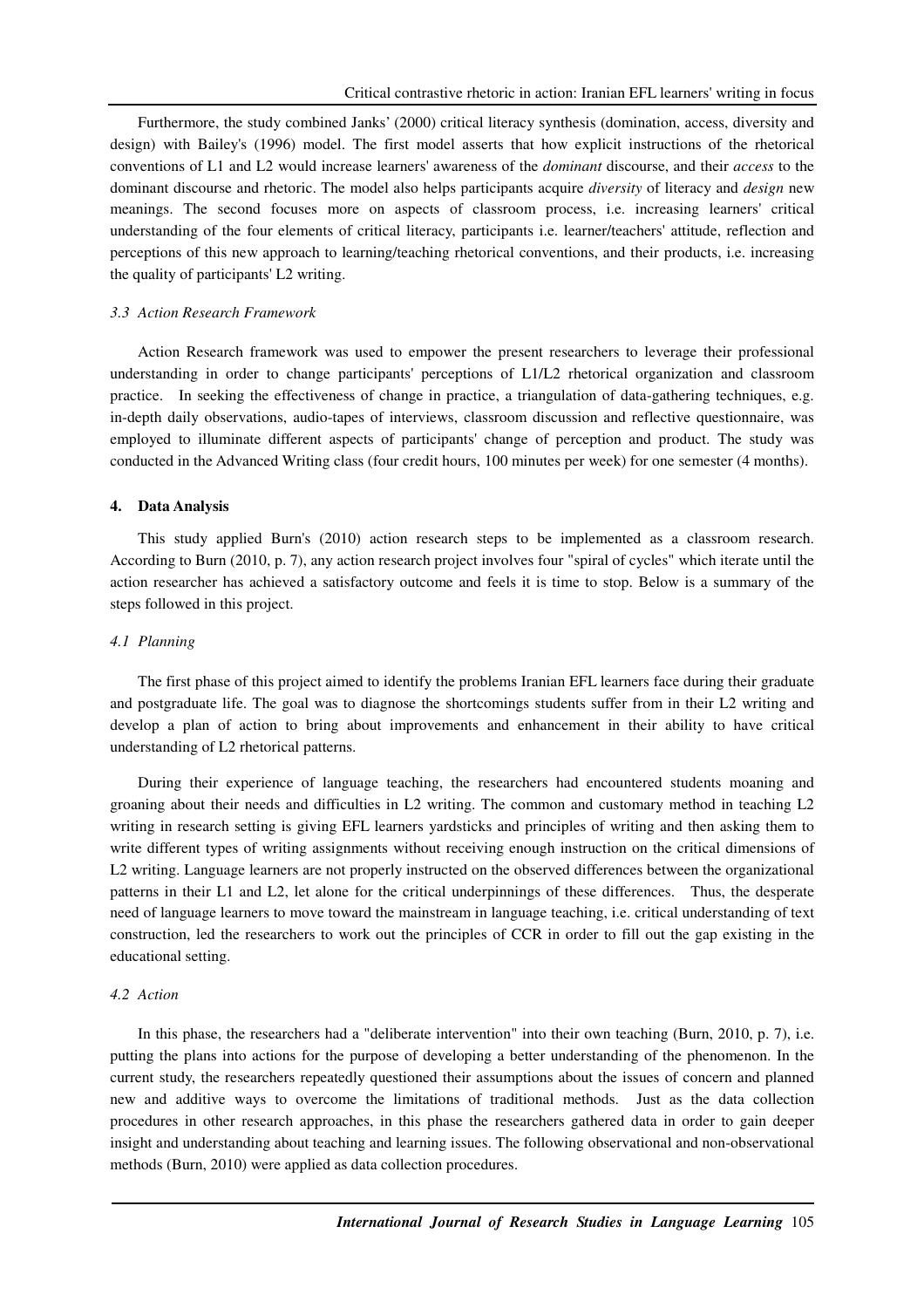# Rafiee, M., Vahid Dastjerdi, H., & Tavakoli, M.

*Classroom Discussion and Observation -* In each session of instruction, the researchers brought some introductory, but influential, notes on the principles of critical writing and more specifically on the differences between English and Persian organizational patterns. The notes drew a vivid picture of the participants' L1 and L2 linguistic, rhetorical and cognitive preferences.

The way the notes were organized roughly reflects two levels of analysis as follows:

- $\triangleright$  Critical linguistics: reading/writing meaning from the text (genre and the organization of text, text and conceptual meaning, text and interpersonal meaning).
- $\triangleright$  Critical discourse: reading/writing meanings into the text (interpreting discourse, reading and writing positions, inter-textuality)

After explaining the note of each part, students were provided with some contrastive examples chosen from Persian and English writing samples. The examples were discussed in the class and then students were required to do some writing activities in the class or at home. Sometimes, there were one-to-one dialogues and discussion between teacher and the students who run into problems during their writings. The instructors observed and recorded what happened in the class in written notes and collected a reflection log on the process of a change in the understanding of language learners as well.

*Participants' Writing Portfolio - A copy of students' writing was collected once a week over the whole* semester. The purpose of collecting these portfolios was twofold: identify the main improvement participants had and diagnosing further instructions they need. The essays were submitted via email to the researchers. The writing logs were then analyzed based on the features of CCR presented to participants by teacher's classroom notes. The teacher hand the writing sample back to students in order to let them create a log of their line of progress. In order to have a holistic view of the impact of explicit CCR instruction on participants' writing production, they were required to write two argumentative essays, one in Persian and one in English, both before and after the instruction. The purpose behind the task was to analyze their writing and spot the differences in participants' writing in these two phases of study.

*Reflection Interviews -* Through purposive sampling, 5 participants were chosen to be interviewed. The students were interviewed on the campus, lasting 30-40 minutes. The interviews then were recorded, transcribed and back-translated for further analysis. The interviews were conducted in participants' L1, Persian, "thus removing concerns about the proficiency of the learner impacting the quality and quantity of the data provided" (Mackey & Gass, 2005, p. 174). The purpose of interview questions was to elicit participants' perceptions and attitudes toward their writing performance and to see how their views of writing changed to the hybrid nature of language and rhetoric. Four criteria were taken into consideration while choosing the interview participants; the positive and valuable contribution of participants in classroom and homework tasks, passing some courses at private language institutes so they have the experience of L2 writing, attendance in almost all of the course sessions and their willingness in taking part in the interview session. With the aim of providing a holistic view of the major purposes served by CCR instruction, the interview section began with the following questions in mind: the degree to which this course has changed participants views of L2 writing; the extent to which they increase their critical understanding of L2 writing and especially their understanding of CCR; to gain greater insight into the classroom context and the degree to which the context has helped them improve their understanding of discursive nature of language and rhetoric.

*Questionnaire -* Immediately after the submission of the essays by the participants, they were given a perception questionnaire adopted from Allen (2004), Bateman (2004) and Janks (2000) (see Appendix B). Being composed of five sections, the questionnaire elicits information on the participants' evaluation and feedback on the CCR instruction project, besides their perceptions of similarity/differences between L1 and L2 writing in terms of contrastive rhetoric.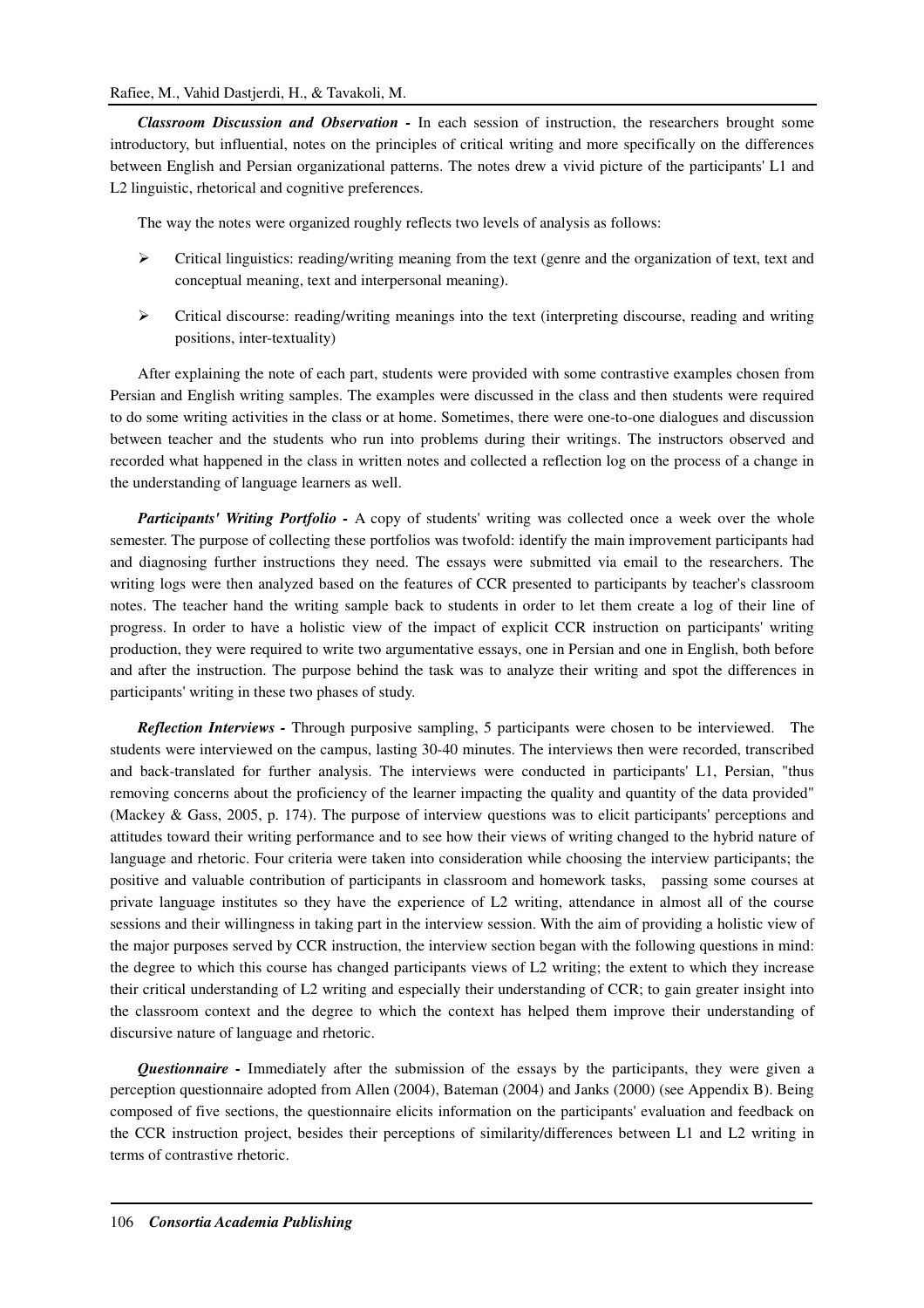#### *4.3 Observation*

The purpose of this phase is to analyze the data gathered in the previous section.

The method of constant comparison described by Glaser and Strauss (1967) was worked out in order to analyze the gathered data. The method contains four stages. First, the data were compared to be applied into the two categories, based on the aforementioned research questions: 1) the impacts of CCR instruction on the process (increasing language learners' understanding of the issues of dominance, access, diversity and design) of L2 writing, 2) the effect CCR instruction had on the participants' attitude and perceptions. In addition, the data were further organized by data type (e.g. transcribed interview, teacher observational notes, etc.). In order to integrate categories and properties, the data were reread many times. Key words were diagnosed for grouping them into groups and subgroups. The third stage was to make a linkage between these codes and produce some patterns. Finally, three themes were produced out of these patterns which are fully described in the final stage of AR.

# *4.4 Reflection*

At this point, the researcher reflects on, evaluate and describe the results of actions which have been done in order to make sense of what happened, the results of the actions and to do a further cycle of action, if needed.

The themes emerged out of analyzing the data are as follows:

- $\triangleright$  The text writing with a different attitude
- $\triangleright$  Sharp awareness of the synthesis of critical literacy
- Positive perceptions of L1/L2 contrastive rhetoric differences

*Writing text with a different attitude -* The results of transcribed interview, teacher notes and questionnaire indicate that there was a clear shift in the participants' point of view about the nature of L2 writing. As mentioned by most of them during the interview session, they were accustomed to the traditional style of wiring which, as the starting point, makes EFL learners familiar with the mechanical aspects of L2 writing, such as the location of topic sentence, the identification of main idea, etc. Hardly were they instructed with the other aspects of compositions such as underlying meanings transferred from writer to reader, writers' agency and subjectivities, diasporic and hybrid nature of language and rhetoric, and many others (Kubota & Lehner, 2004).

In comparing this method of instruction to the other methods, Student 6 said:

*This method is more productive than the other methods. Before, we were required to write, we just wrote, without having any special technique of writing. In those methods, we just applied the*  words, but now, these techniques are more helpful. Now we can recognize the power *relationships between the writer and the reader, we also have the ability to recognize the importance of the fact that while we are writing, we should be able to recognize our relations with the reader.* 

The above example demonstrates that through classroom discussions and individual inquiry, student 6 not only was enthusiasm in new method of writing, but also increases his insight into the critical features of L2 writing.

Of great importance in the analysis of the results was the fact that participants were conscious of the deficiency of methods of teaching writing other than critical ones, and tried to shift their attention from those methods to new ones, the fact clearly reflected in what student 1 commented:

*When I was in institute, I usually wrote the way it is called "Shah Abbasi", I mean writing without paying attention to what you are writing. I just made effort to write the way my teacher is*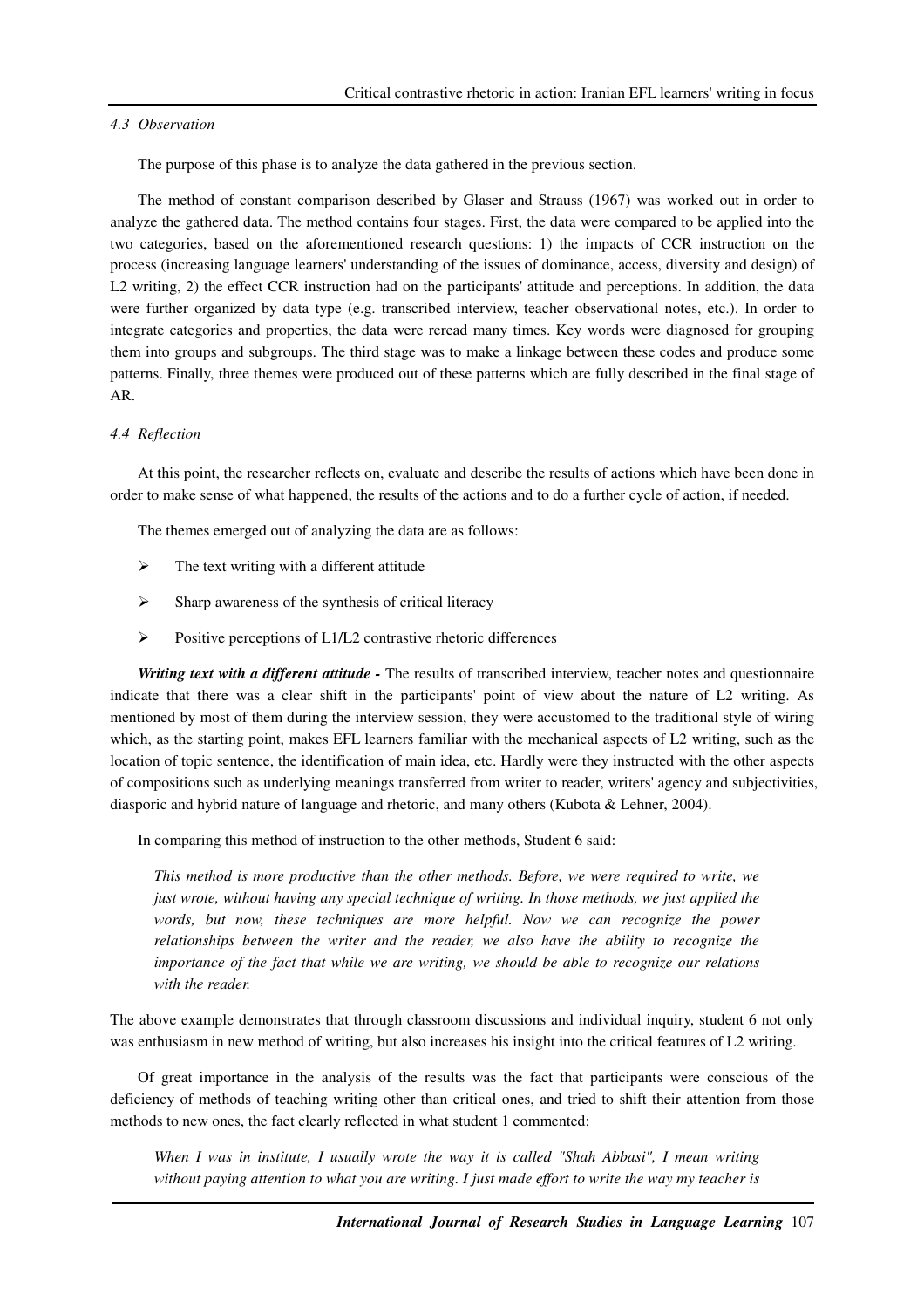*teaching. But now, the situation changed! I know I can influence my reader by my choice of words, by the structures I apply, by the codes I put into my writing in order to help my reader decode it.* 

Student 9 confirms her classmates' comments and complaints about the "mechanical method of teaching" by providing a vivid example:

*The way I was instructed in institutes and, also during my English learning, was, let's say, impersonal! We were instructed to write as mechanically as possible. Even we were told to indent the first line of each paragraph. I mean too much emphasis on the mechanical rules of writing, but nothing about its underlying features!* 

*Critical thinking and sharp awareness of the synthesis of CCR - The quantitative and qualitative analysis* of the results support the researcher initial assumption that students participating in this project would go under a process of critical thinking in their writing. As the elements of CCR were explained to them in different phases of study and they were required to do some activities based on them, the participants gained insights into the critical literacy components, i.e. domination, access, diversity and design. The results of self-evaluated questionnaire revealed that 60 percent of participants agreed that the course helped them improve their understanding of the elements of CCR. Bringing a convincing example in Persian, Student 7 mentioned that:

*Sometimes we say, "I found the solution" in contrast to "the solution came to my mind", you see how different they are?! You can analyze the text from an external source. If you use the second statement, you would not be criticized! You say this is what comes to mind! You investigate the text from an outside source! I mostly applied the passive structure in my writing, thus If anyone is to blame, it is not me! You know, we were instructed to write passive structures in our texts. This method helped me stop to think; I stop and think about the differences!* 

The technique mentioned by this student is called "passivisation", which is applied in both languages "to protect sources by omitting the sayer, or to retail her own opinions as though they were someone else's (Goatly, 2000, p. 76). Compared with its English counterpart, the Persian writing was recorded to be more reader-responsible in terms of its organizational patterns (Crismore & Abdollehzadeh, 2011; Pishghadam & Attaran, 2013). The discursive knowledge of English and Persian of these differences helped this student engage in another way in the act of writing.

Teacher's observational notes written after each session of instruction revealed this change of subjectivities and engagement in L2 writing, moving on a continuum from very dogmatic position to more reflexive one. The following excerpt chosen from teachers' notes clearly indicate the issue:

### *Reflection note (second session)*

*"The need for organization", it was the first session topic of discussion. Students were given some introductory notes on the thematic structure of paragraph. In the class, they were required to do activity 3 (cited in Goatly, 2000). It seems they are really unfamiliar with these things and unwilling to know more about them. While I was observing their performance, one of them told me, "if you want to work on our writing, give us some instruction about the general rules! I think these are out-of-reach in our writing. Let us do some vocabulary and grammar tasks in the class!"* 

# *Reflection note (eighth session)*

*Today we discussed the issue of "pronoun use" in writing and the differences between Persian and English. When I brought some examples from both samples of writing, mostly students agreed that Iranian students don't use the first person pronoun in writing. When I asked for the*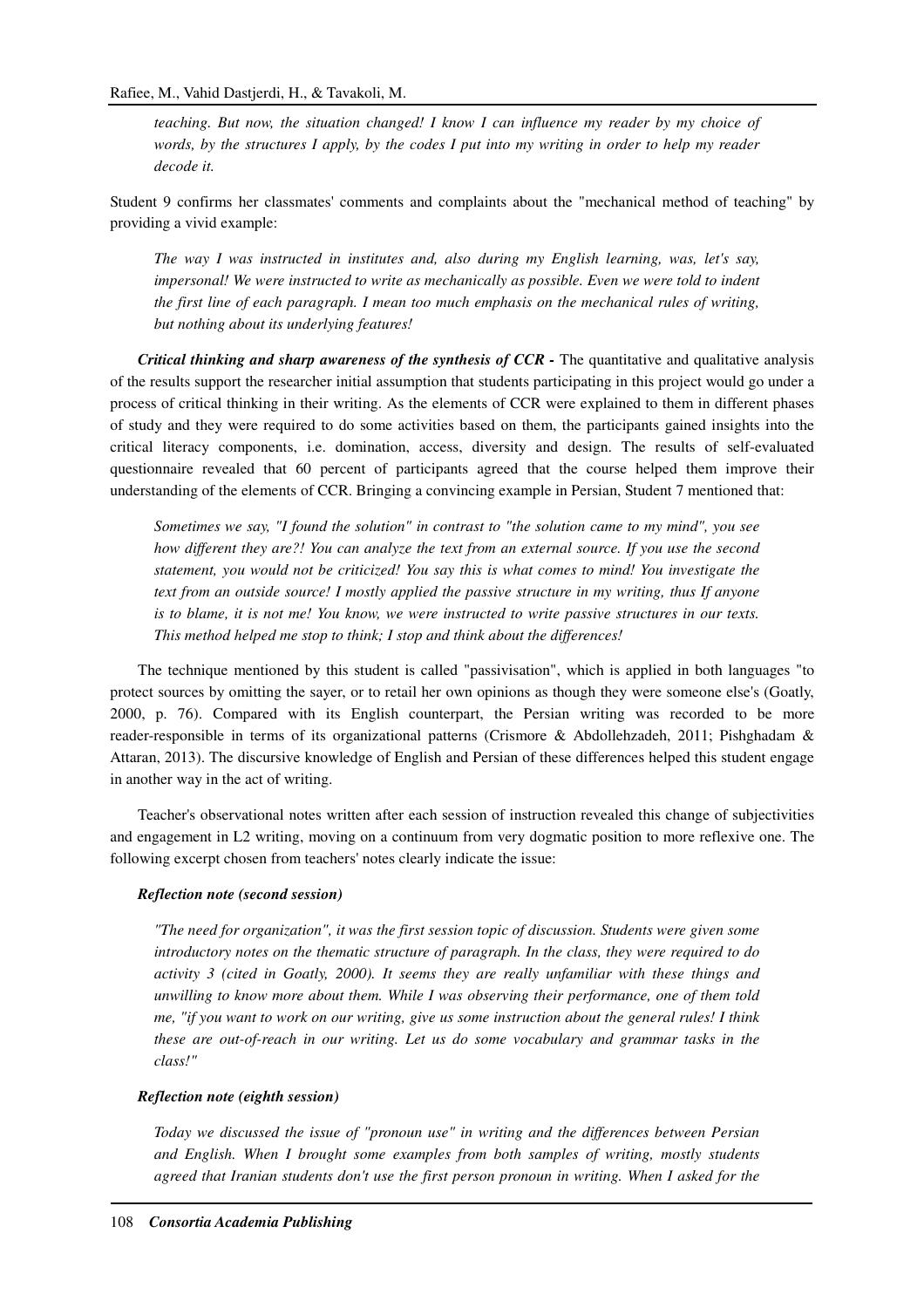*reason, one of them said "because Iranian students are modest in her writing"!* 

*Positive perceptions of L1/L2 contrastive rhetoric differences - The item analysis in the questionnaire (see* table 2) revealed that students gained insight into the differences between their L1 and L2 writing, regarding the cultural differences. The first two items of questionnaire which seeks to inquire participants' view on their understanding of the particular aspects of English/Persian writing, mostly rated high in students' view. 66.6 and 58.3 percent of participants replied that they gained insight into the aspect of their second and first language respectively. Regarding the process of writing in general (item 3), quite a high number of participants (33.3) agreed that the course helped them to be aware of the process of writing, while 41.6 percent strongly agreed that they engaged in critical thinking in writing. The last four items tried to explore the participants' attitude toward the synthesis of critical literacy, i.e. domination, access, diversity and design. Nearly all of the participants rated these items high, indicating they agreed that the course influence their perceptions of these items.

# **Table 2**

| Agreement                                                                             |         |                                                                         |         |          |  |
|---------------------------------------------------------------------------------------|---------|-------------------------------------------------------------------------|---------|----------|--|
|                                                                                       |         |                                                                         |         |          |  |
| I gained insight into a particular aspect of English language writing.                |         |                                                                         |         |          |  |
| 1(8.3)                                                                                |         | 1(8.3)                                                                  | 2(16.6) | 8(66.6)  |  |
|                                                                                       |         | I gained insight into the same aspect in my own first language writing. |         |          |  |
|                                                                                       | 1(8.3)  | 1(8.3)                                                                  | 3(25)   | 7(58.3)  |  |
|                                                                                       |         | I became more aware of my own process of language writing.              |         |          |  |
|                                                                                       | 1(8.3)  | 2(16.6)                                                                 | 4(33.3) | 5(41.6)  |  |
| I engaged in critical thinking during my writing.                                     |         |                                                                         |         |          |  |
|                                                                                       |         | 1(8.3)                                                                  | 6(50)   | 5(41.6)  |  |
| Language is a powerful means of maintaining relations of domination                   |         |                                                                         |         |          |  |
|                                                                                       |         | 2(16.6)                                                                 | 8(66.6) | 2(16.6)  |  |
| This course gave me the power to access the dominant forms of language.               |         |                                                                         |         |          |  |
|                                                                                       |         |                                                                         | 4(33.3) | 8(66.6)  |  |
| The course gave me insight into the various types of rhetorical patterns of L1 and L2 |         |                                                                         |         |          |  |
|                                                                                       |         |                                                                         | 2(16.6) | 10(83.3) |  |
| This method increased my ability to generate new meanings in my L1/L2 writing.        |         |                                                                         |         |          |  |
|                                                                                       | 2(16.6) | 2(16.6)                                                                 | 5(41.6) | 3(25)    |  |

*Students' Self-evaluation Questionnaire*

The last two items of questionnaire attempted to measure participants' understanding of the discursive nature of contrastive rhetoric differences in their L1 and L2. Participants were required to write their reasons if they consciously tried to write English and Persian differently. In analyzing the responses, a number of 10 students (83.3 percent) rated their understanding of English/Persian language writing high. In explaining the reasons whether they wrote their essays, both English and Persian, differently in terms of content and/or text organization, most of them mentioned that this course helped them to gain a conscious understanding of the differences between these two languages. One of them wrote:

*Although in institute I was used to write English the way I wrote Persian, here I understood that there are some sharp differences between them. Sometimes I put some gaps between the two tasks [writing English and Persian essay] in order to avoid one language impact on the other (students 14, questionnaire analysis).* 

The other student stated that

*I understand the fact that Persian has its own style and organization, so I try to apply its own model for writing!* 

This fact is clearly reflected in their product, i.e. after-instruction essays. The following section tries to answer the third research question.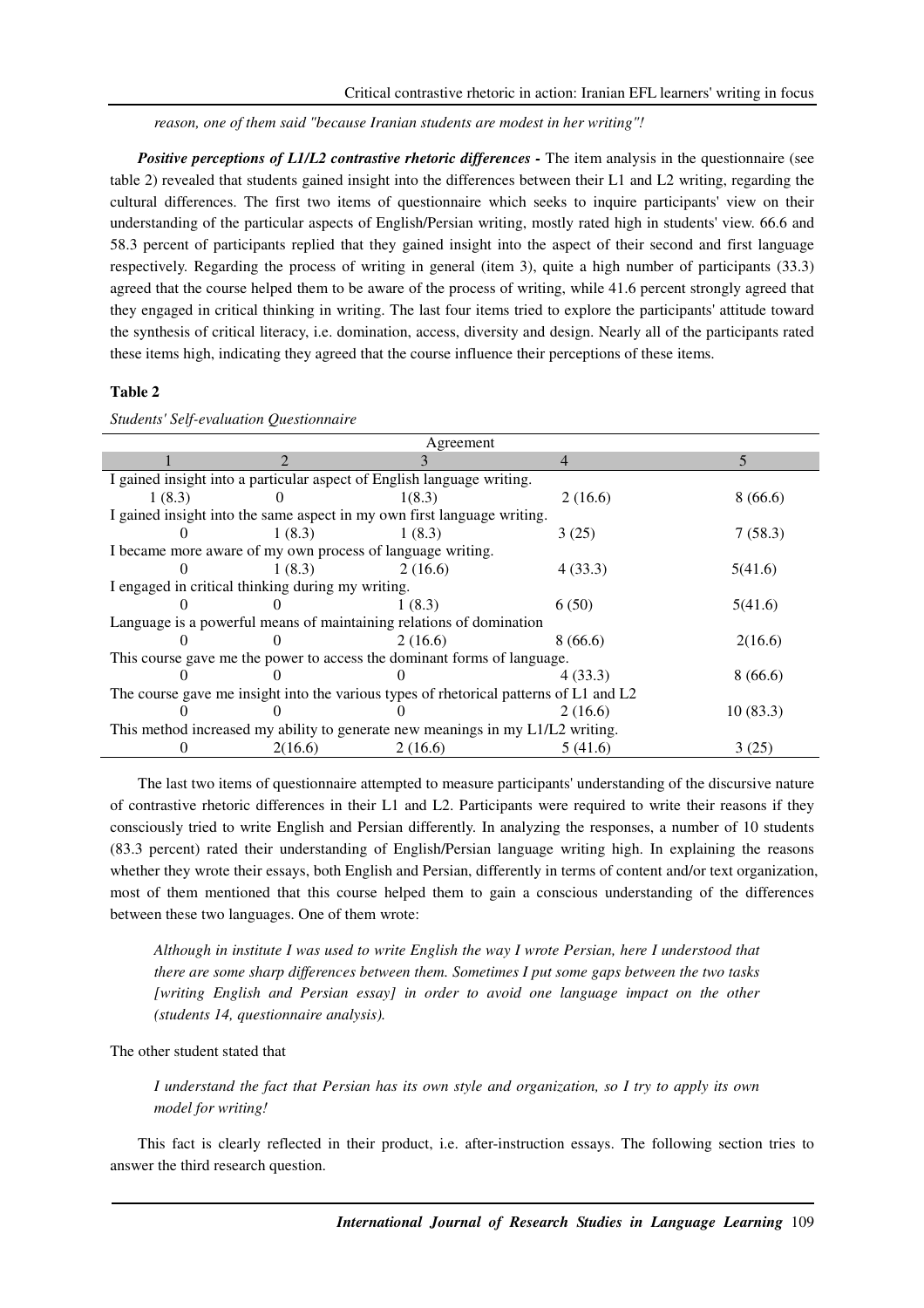*Analyzing the participants' product -* Rhetorical analysis of participants' product was carried out in order to show the similarities/differences between the pre/post essays writing of participants. The model proposed by Kubota (1998) was worked out in order to find the location of main idea and the macro-level rhetorical patterns. This model would clearly show how the writing in L1 and L2 would affect each other and investigates whether CCR instruction would help participants avoid negative transfer of L1 to L2 or vice versa.. According to this model, there are five locations for the main ideas: initial (Init.), middle (Midd.), final (Fin.), collection (Coll.) and obscure (Obsc.) (See Appendix C for the definition of each location). The other aspect of this framework deals with the analysis of macro-level rhetorical patterns, namely: Collection (Col), Comparison (Comp), Explanation (Exp), Induction following Comparison (Comp Ind), Specification (Spec), and Induction (Ind) (see Appendix D for definitions). Kubota (1998) distinguished between the "inductive" and "deductive" macro-pattern in the essays. There is a correspondence between the location of main idea and the macro-level pattern. According to Kubota (1998), the pattern of essays would be either inductive (final-main-idea position), deductive (initial-main-idea position) or a combination of both. The following table shows the results.

# **Table 3**

|                   |             |       |                    |            | ັ     |       |           |           |
|-------------------|-------------|-------|--------------------|------------|-------|-------|-----------|-----------|
| Pre-essay writing |             |       | Post-essay writing |            |       |       |           |           |
|                   | MI          |       | Patt.              |            | MI    |       | Patt.     |           |
|                   | Per.        | Eng.  | Per.               | Eng.       | Per.  | Eng.  | Per.      | Eng.      |
| S1                | Init.       | Init. | Exp                | Exp (Col)  | Fin.  | Init. | Exp.      | Spec(col) |
| S <sub>2</sub>    | Init.       | Init. | Exp                | Exp        | Fin.  | Init. | Exp.      | Exp(col)  |
| S <sub>3</sub>    | Coll.       | Obsc. | Exp (Col)          | Exp.       | Midd. | Midd. | Spec.     | Exp(col)  |
| S <sub>4</sub>    | Init.       | Init. | Exp.               | Spec.      | Midd. | Init. | Exp(comp) | Spec.     |
| S <sub>5</sub>    | Init.       | Init. | Ind                | Exp.       | Fin.  | Init. | Ind(col)  | Exp.      |
| S <sub>6</sub>    | Init. Coll. | Init. | Exp.               | Exp.       | Fin.  | Init. | Exp(col)  | Exp.      |
| S7                | Init.       | Init. | Other              | Exp.       | Fin.  | Init. | Exp.      | Exp.      |
| S <sub>8</sub>    | Init.       | Init. | Spec (Col)         | Spec (Col) | Fin.  | Init. | Exp.      | Exp.      |
| S9                | Init. Obsc. | Init. | Exp.               | Exp.       | Init. | Init. | Exp(col)  | Exp.      |
| S <sub>10</sub>   | Init.       | Init. | Exp.               | Exp (Col)  | Midd. | Init. | Exp(col)  | Exp.      |
| S <sub>11</sub>   | Init.       | Init. | Exp.               | Exp.       | Midd. | Init. | Exp.      | Exp.      |
| S <sub>12</sub>   | Init. Obsc. | Init. | Exp.               | Exp.       | Fin.  | Init. | Exp(col)  | Exp.      |

*Analysis of Main Idea, Patterns, and Structure Unit of Two Sets of Writing*

These results indicate that the locations of main idea is L1 and L2 pre-instruction essays were similar, showing that participants were unaware of the differences between the rhetorical patterns specific to their L1, and had an attempt to mimic the L2 rhetorical patterns in their L1 writing. Participant 3 was an exception to this case. As the demographic table of participants shows, this writer had only one-year instruction in private institutes, showing his lack of competence and instruction on L2 writing. As regard with the macro-level rhetorical patterns, which has a correlation with the location of main idea (Kubota, 1998), L1/L2 essays belong to the explanation and specification category, showing that there was a transfer of L2 to L1 writing.

Concerning the post-instruction essays, it must be noted that, there was a clear shift in the location of main idea in L1 and L2 essays. Contrary to their pre-instruction essays, which had the same main idea location in the L1 and L2, their post-instruction essay writing were different, indicating that they had the attempt to keep the two languages separate from each other, i.e. critical understanding of the rhetorical patterns of L1 and L2. This point has been reflected in their answer to the last items of questionnaire.

# **5. Discussion**

The general aim of this study was to investigate the triple principles of process (increasing the participants' critical understanding of writing process), participants (change of attitude and perception toward writing) and product (increasing the quality of their L2 writing) as mentioned by Baily (1996). By blending Baily's model with the synthesis of critical literacy proposed by Janks (2000) together, the researchers attempted to give a complete and comprehensive picture of Iranian EFL learner' writing. As the results found, instead of writing L2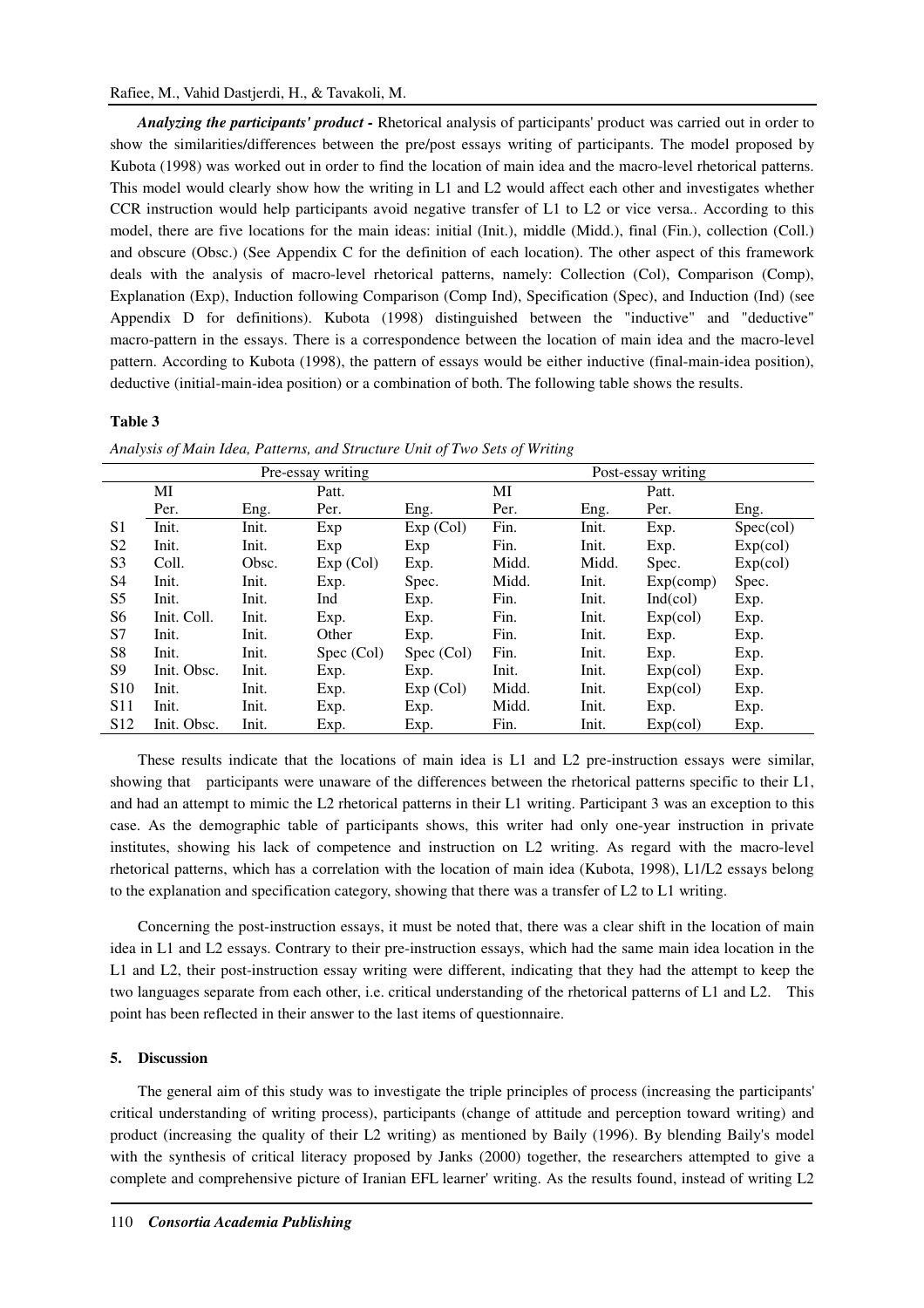texts without being conscious of the boundaries between English and Persian (Canagarajah, 2002), language learners prefer to move toward understanding relations of power and dominant discourse, how to access it and how to create new meanings in the writing. In the iterative cycle of action research, participants work collaboratively with the researchers to improve their understanding of critical issues of writing. Furthermore, participants gained insight by actively participating in classroom discussions and working with each other and with the classroom teacher. Results of reflective interview, teacher observation notes and self-evaluated questionnaire revealed that when engaging in an action research project, participants' awareness of the act of writing reconstructed and their assumptions about the rhetorical patterns of their L1 and L2 were modified.

As regards with the effect of CCR instruction on participants' product, the results of analysis of essays written by participants affirmed the findings obtained from other tools of data collection procedures. Despite overall similarity between participants' L1 and L2 writing before the instruction, the analysis of students' L1/L2 texts after the instruction showed that participants' favored to write English and Persian differently in terms of content and organizational patterns.

At last, but not least, acquiring a "personal practical knowledge" (Golombek, 2009) can be regarded as the ultimate goal of each action research cycle. In collaboration with the language learners, the teacher researchers themselves went through a process of give and take of knowledge and ideas in the course of teaching in order to "create deeper meanings about teaching practices" (Burn, 2010, p. 142).

### *5.1 Conclusion, Suggestions and Implications*

The present study shows how action research provides opportunities for language learners improve their critical understanding of the process of writing text in English and Persian. Also the study attempted to change L2 writers' attitude and perception toward the underlying principles of critical contrastive rhetoric by giving them insights about the cultural and rhetorical differences between the two languages, on the one hand, and helping them negotiate their subjectivities in L1 and L2. The effect of this instruction was clearly reflected in the participants' product, i.e. their essay writing prompts at the end of project. This last point can be regarded as one of the indicative of students' improvement in writing. Continued valid and rigorous research is needed, however, to more study L2 writers' problems and difficulties in this area.

On the other end of the continuum of any action research project, the classroom teachers, considered as a contributory factor in "improving the quality of … learning in a state-maintained education system" (Somekh, 2010, p. 1), should be aware of the potentials of CCR instruction. The following suggestion opens up a new ways for future and further investigations: although the findings indicate that language learners changed their previous and primitive attitudes toward L2 writing, more research is needed to explore the change of perceptions of language teachers in this regard. Language instructors play a pivotal role in giving EFL learners opportunities and insights about the relations of power and language in classroom settings.

The most important implications of this study are the understanding of how Iranian EFL learners perceive the nature of English writing. Using the action research cycles in data collection procedure, the findings have contributed immensely on a group of EFL learners to enhance their understanding of the English and Persian rhetorical distinctions, i.e. raising their critical understanding of contrastive rhetoric between these two languages. The results have implications for language teachers as well. As mentioned above, critical understanding of linguistic differences has received focal attentions in the field of second language writing. The findings of this study can provide a springboard for the practitioners and language teachers in Iran so long as they depict an image of Iranian EFL perception of rhetorical differences between English and Persian.

# **6. References**

Allen, L. (2004). Implementing a cultural portfolio project within a constructivist paradigm. *Foreign Language Annals, 37* (2), 232-239. http://dx.doi.org/10.1111/j.1944-9720.2004.tb02196.x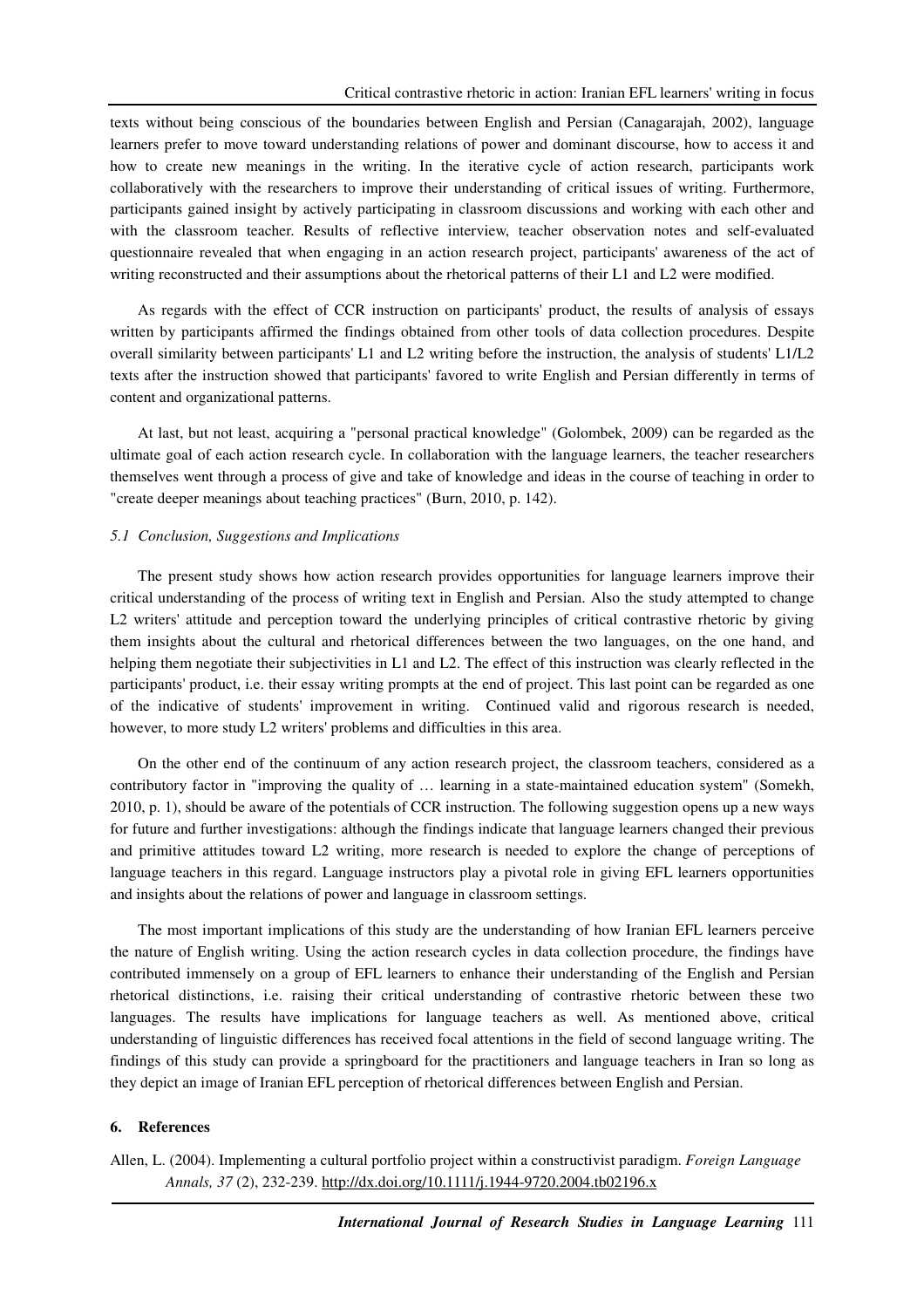- Bateman, B. (2004). Achieving affective and behavioral outcomes in cultural learning: The case for ethnographic interviews. *Foreign Language Annals, 37*(2), 240-253. http://dx.doi.org/10.1111/j.1944-9720.2004.tb02197.x
- Burn, A. (2010). *Doing action research in English language teaching: A guide for practitioners.* New York: Routledge.
- Canagarajah, S. (2002). Multilingual writers and the academic community: Towards a critical relationship. *Journal of English for Academic Purposes, 1*, 29-44. http://dx.doi.org/10.1016/S1475-1585(02)00007-3
- Carr, W., & Kemmis, S. (1983). *Becoming Critical: knowing through action research.* Victoria: Deakin University Press (Republished by Falmer Press (1986) as Becoming Critical: Education, Knowledge and Action Research.).
- Conner, U. (1996). *Contrastive rhetoric: Cross-cultural aspects of second language writing.* Cambridge: Cambridge University Press. http://dx.doi.org/10.1017/CBO9781139524599
- Connor, U. (2003). Changing currents in contrastive rhetoric: Implications for teaching and research. In B. Kroll, *Exploring the dynamics of second language writing* (pp. 218-242). Cambridge: Cambridge University Press. http://dx.doi.org/10.1017/CBO9781139524810.015
- Connor, U. (2002). New directions in contrastive rhetoric. *TESOL Quarterly, 36*, 493-510. http://dx.doi.org/10.2307/3588238
- Crismore, A., & Abdollehzadeh, E. (2011). A review of recent metadiscourse studies: The Iranian context. *Nordic Journal of English*, 195-220.
- Glaser, B. G., & Strauss, A. L. (1967). *The discovery of grounded theory: Strategies for qualitative research.* Chicago: Aldine Publishing Company.
- Goatly, A. (2000). *Critical reading and writing: An introductory coursebook.* London: Routledge.
- Golombek, P. (2009). Personal practical knowledge in L2 teacher education. In A. Burn, & J. C. Richards (Eds.), *The Cambridge guide to second language teacher education* (pp. 157–164). New York: Cambridge University Press.
- Hamp-Lyons, L. (1990). Second language writing: Assessment issues. In B. Kroll (Ed.), *Second language writing: Research insights for the classroom* (pp. 69–87). New York: Cambridge University Press. http://dx.doi.org/10.1017/CBO9781139524551.009
- Janks, H. (2000). Domination, access, diversity and design: A synthesis for critical literacy education. *Educational Review, 52*(2), 175-186. http://dx.doi.org/10.1080/713664035
- Kaplan, R. (1996). Cultural thought patterns in intercultural education. *Language Learning*, *16*, 1-20. http://dx.doi.org/10.1111/j.1467-1770.1966.tb00804.x
- Kaur, S. (2013). Critical literacy practices of English major in a tertiary institution*. GEMA Online Journal of Language Studies, 13*(2)*,* 21-39.
- Kubota, R., & Lehner, A. (2004). Toward critical contrastive rhetoric. *Journal of Second Language Writing, 13*, 7-27. http://dx.doi.org/10.1016/j.jslw.2004.04.003
- Kubota, R. (1998). An Investigation of Ll-L2 Transfer in writing among Japanese university students: Implications for contrastive rhetoric. *Journal of Second Language Writing*, *7*(l), 69-100. http://dx.doi.org/10.1016/S1060-3743(98)90006-6
- Mackey, A., & Gass, S. M. (2005). *Second language research: Methodology and design.* Mahwa, New Jersey: Lawlence Erlbaum Associates Publishers.
- McIntyre, A. (2008). *Participatory action research.* Los Angeles: Sage Publication.
- Pennycock, A. (2001). *Critical applied linguistics: A critical introduction.* Sydney: Lawrence Erlbaum Associates, Inc.
- Pishghadam, R., & Attaran, A. (2013). Rhetorical patterns of argumentation in EFL journals of Persian and English. *International Journal of Research Studies in Language Learning, 2*(1), 81-90. http://dx.doi.org/10.5861/ijrsll.2012.132
- Shor, I. (1999). *"What is critical literacy?" Journal of Pedagogy, Pluralism & Practice.* Cambridge, Massachusetts: Lesley College.
- Somekh, B. (2006). *Action research: A methodology for change and development.* New York: Open University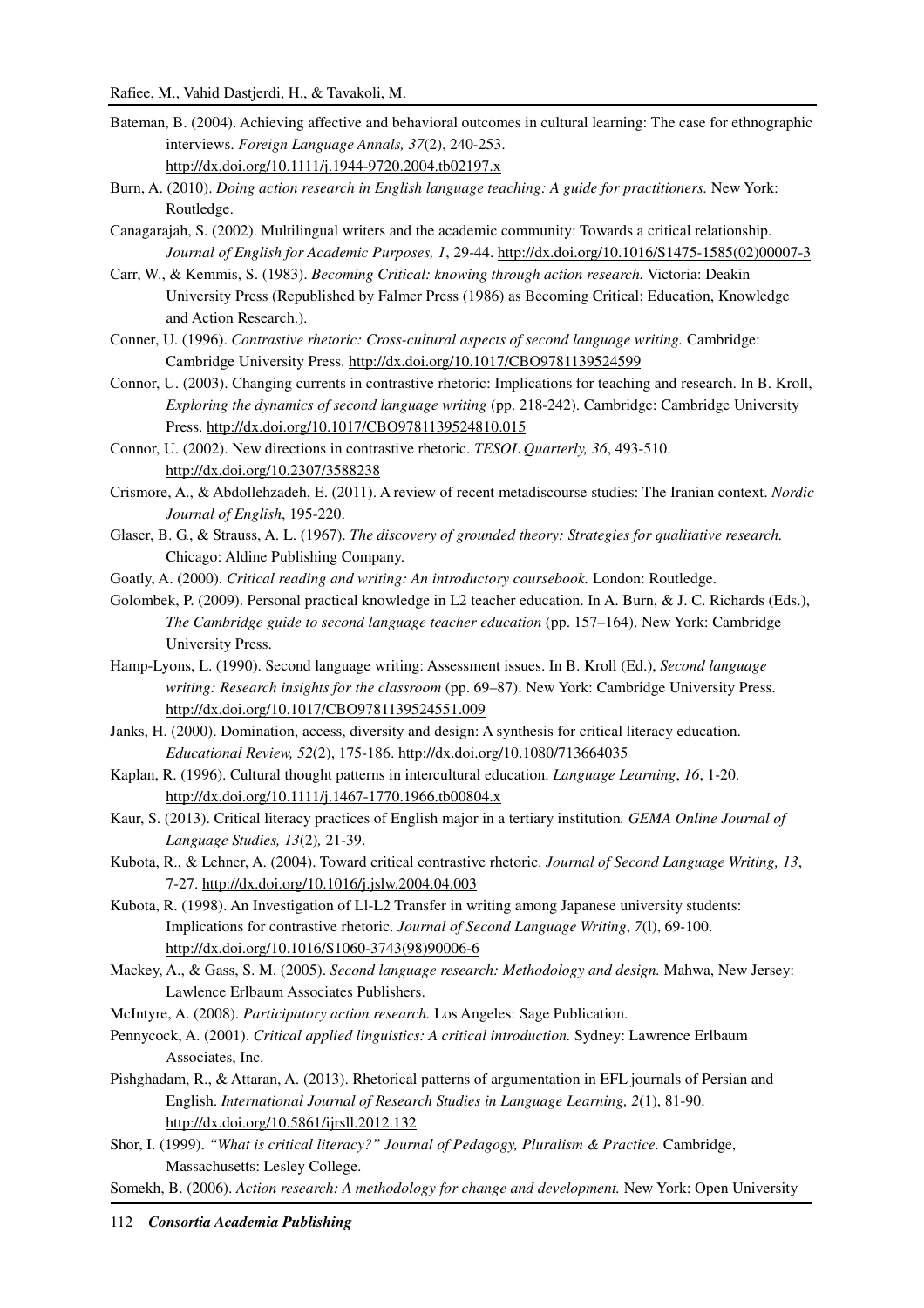Press.

Subrahmanian, K. (1975). The need for a contrastive analysis of the cultures of the source and target languages. *RELC Journal, 6*(2), 1-8. http://dx.doi.org/10.1177/003368827500600201

Tomal, D. R. (2010). *Action research for educators.* London: Rowman & Littlefield Education.

- Wardekker, W. (1997). *Critical pedagogy: An evaluation and a direction for reformulation.* Malden: Blackwell Publishers.
- Wardekker, W. L., & Miedema, S. (1997). Critical pedagogy: An evaluation and a direction for reformulation. *Curriculum Inquiry, 27*(1), 45-61. http://dx.doi.org/10.1111/0362-6784.00036

Willinsky, J. (2007). *Of critical theory and critical literacy.* Stanford: Stanford University Press.

Yoon, C. (2008). *Transfer of rhetorical organization? A within-subject exploration of Korean students' argumentative essays in Korean and English*. Unpublished MA scholarly paper, University of Hawai'i at Mānoa, Honolulu.

Zamel, V. (1997). Toward a model of transculturation. *TESOL Quarterly*, 340-352.

# **Appendix** A: Bio-data questionnaire

1) Name ---------------

Age ----------------- Sex ----------------

Educational level …………….

- 2) When did you start learning English? From…….
- 3) Have you studied English in institutes? Yes ………… No ………..

If yes, how long? …………….

- 4) I have learned how to write essays in English. Yes …………. No ……….
- 5) I have learned how to write essays in Persian. Yes …………. No ……….

# **Appendix** B: Questionnaire for students

Please answer the following questions as completely and honestly as possible. Your responses to these questions will not affect your grade on the interview project.

| $(1)$ Sex: Male $\Box$<br>Female $\Box$                                                                         |       |  |  |  |
|-----------------------------------------------------------------------------------------------------------------|-------|--|--|--|
| (2) Please rate the following from "strongly disagree" to "strongly agree":                                     |       |  |  |  |
| 1 = Strongly disagree, 2 = Disagree, 3 = Moderate, 4 = Agree, 5 = Strongly agree                                |       |  |  |  |
| I gained insight into a particular aspect of English language writing.                                          | 12345 |  |  |  |
| I gained insight into the same aspect in my own first language writing.                                         | 12345 |  |  |  |
| I became more aware of my own process of language writing.                                                      | 12345 |  |  |  |
| I engaged in critical thinking during my writing.                                                               | 12345 |  |  |  |
| I became familiar with resources I might use for future L1/L2 writing.                                          | 12345 |  |  |  |
| Language is a powerful means of maintaining relations of domination                                             | 12345 |  |  |  |
| This course gave me the power to access the dominant forms of language. 12345                                   |       |  |  |  |
| The course gave me insight into the various types of rhetorical patterns of L1 and L2 $\pm$ 1 2 3 4 5           |       |  |  |  |
| I have the ability to generate and reconstruct a number of new meanings in my act of writing.<br>12345          |       |  |  |  |
| (3) How much did the project improve your understanding of English/Persian language writing?                    |       |  |  |  |
| Not at all 1 2 3 4 5 Very much                                                                                  |       |  |  |  |
| (4) With respect to the present writing tasks, did you consciously try to write your English and Persian essays |       |  |  |  |
| differently in terms of content and/or text organization?                                                       |       |  |  |  |
|                                                                                                                 |       |  |  |  |